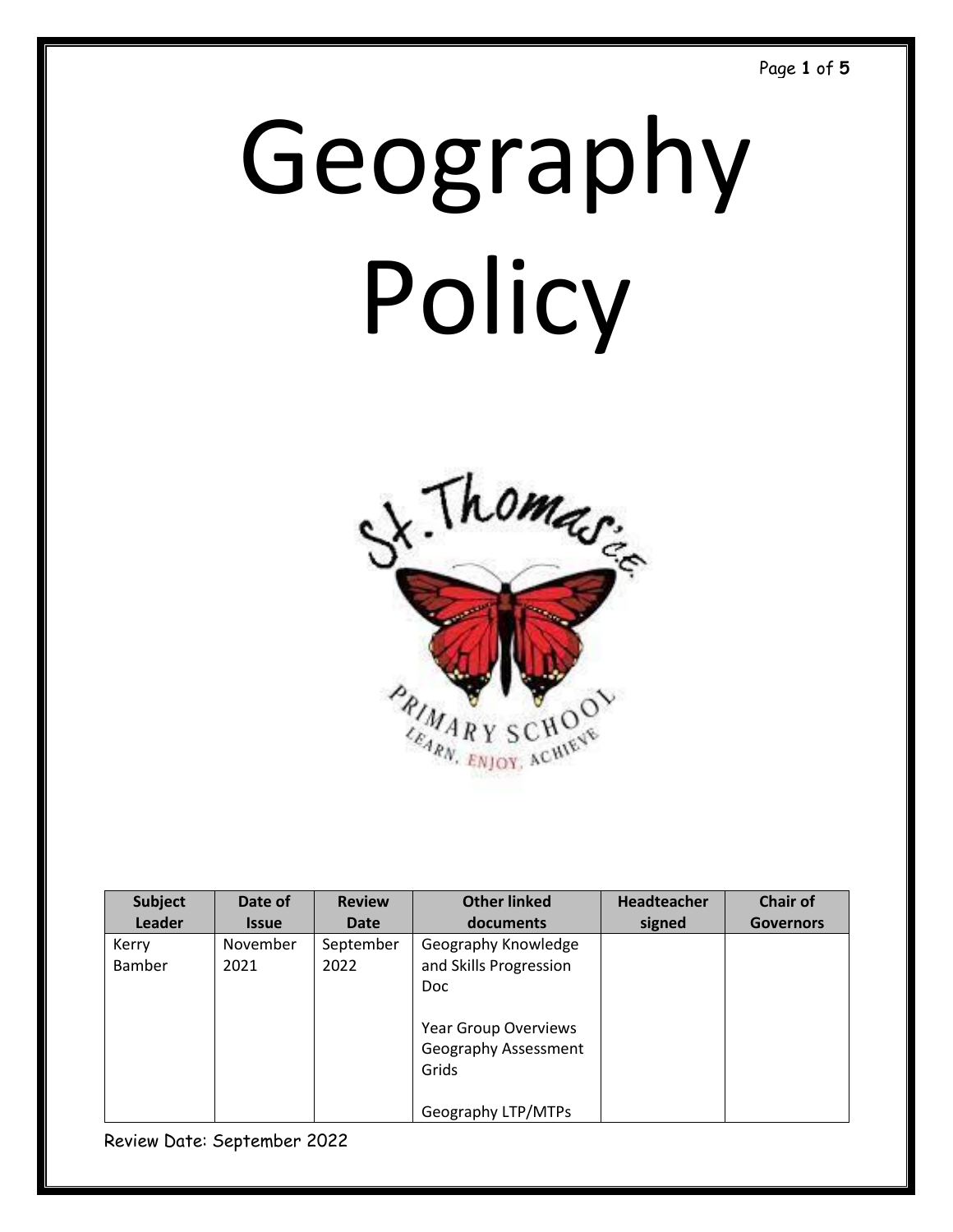# **Contents**

| 4. SEND, Pupil Premium and Greater Depth page 4 |
|-------------------------------------------------|
|                                                 |
|                                                 |
|                                                 |
|                                                 |
| 9. Oracy, Spoken Language and Vocabularypage 5  |
|                                                 |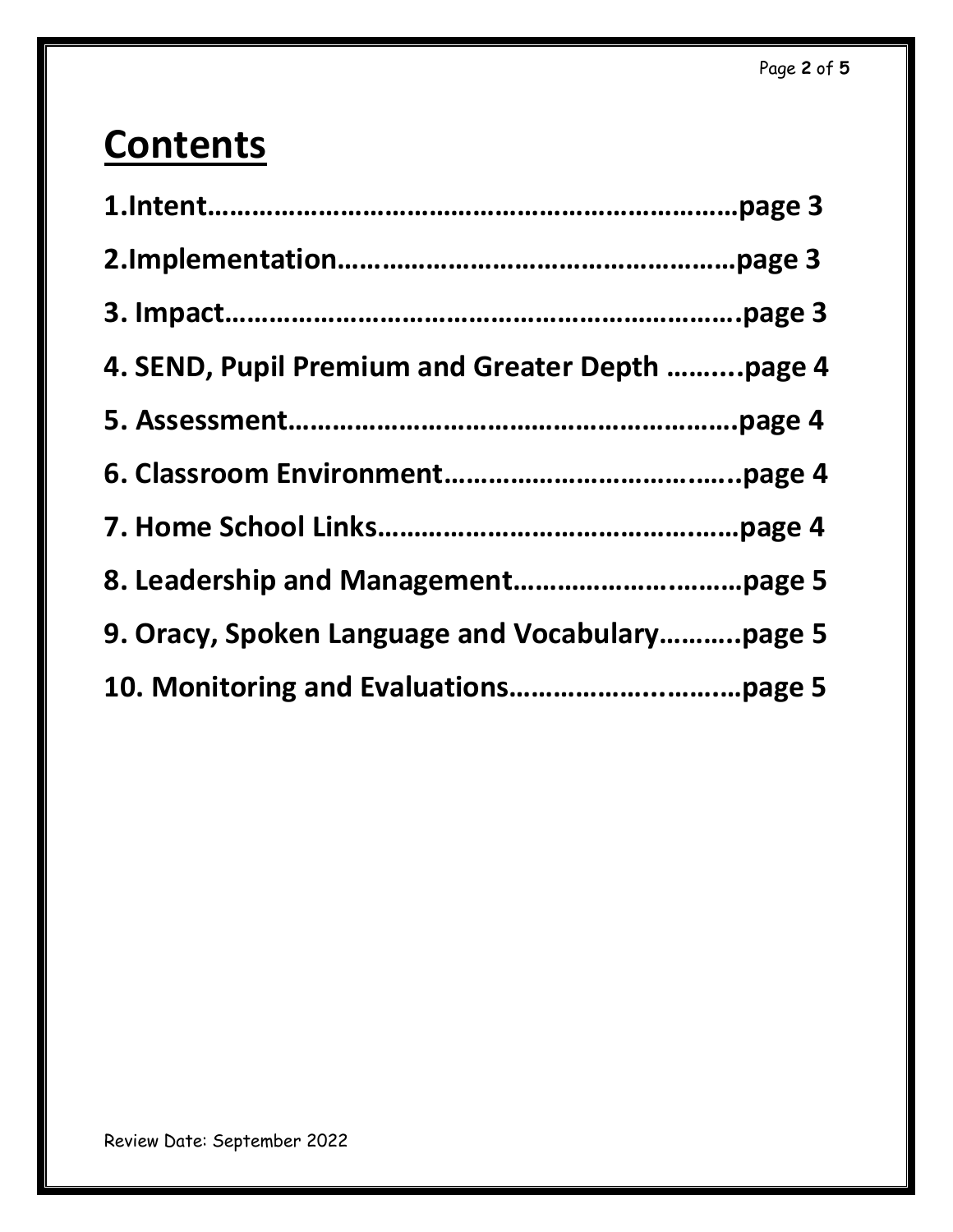#### **1. Intent**

**At St Thomas' school, Geography lessons unlock a curiosity and fascination about the world. We aim to create geographers by equipping children with knowledge about the diverse world they live in so that they can understand their place within it. Our language rich curriculum has been carefully developed to inspire children to consider the impact they have on the world, as well as provoke and answer questions about other cultures, world affairs and environments.** 

**As children progress through the school, their knowledge of the interaction of physical and human processes grows, as well as their understanding of formation and use of landscapes. Through a progressive and carefully sequenced curriculum, children are also given the opportunity to develop mapping skills, including how to use, draw and interpret maps of different scales and the vocabulary necessary to carry out effective geographical enquiry.**

**We want children to develop a love for Geography and become global citizens who can use their knowledge of physical and human processes to make meaningful links in the world to bring about change and prepare for a new and better tomorrow.**

As children move through EYFS, KS1 and KS2 we want them to:

- Develop contextual knowledge of the location of globally significant places both terrestrial and marine – including their defining physical and human characteristics and how these provide a geographical context for understanding the actions of processes;
- Understand the processes that give rise to key physical and human geographical features of the world, how these are interdependent and how they bring about spatial variation and change over time.

We want children to be competent in the geographical skills needed to:

- Collect, analyse and communicate with a range of data gathered through experiences of fieldwork that deepen their understanding of geographical processes;
- Interpret a range of sources of geographical information, including maps, diagrams, globes, aerial photographs and Geographical Information Systems (GIS);
- Communicate geographical information in a variety of ways, including through maps, numerical and quantitative skills and writing at length.

## **2. Implementation**

Geography at St Thomas' is taught on a termly basis as a discrete subject area so that children achieve depth in their learning. The key knowledge and skills that children acquire and develop throughout each block have been mapped to ensure progression between year groups throughout the school. At the beginning of each new Geography unit, teachers make links to previously acquired knowledge and skills including map skills and locational knowledge. Each topic is introduced with reference to the chronology of previous topics (including those from previous years). The Geography curriculum is designed to ensure appropriate diversity in the countries, cities and cultures that children learn about. Teachers cater for the varying needs of all learners, differentiating activities where necessary and as appropriate, and ensuring an appropriate level of challenge. Where appropriate we use Geographical resources, visitors, workshops and trips to excite and intrigue our children to find out more about the world around them.

#### **3. Impact**

Through the high quality first teaching of Geography taking place we will see the impact of the subject in different ways. Through pupil voice, children will be able to talk about the skills and knowledge they have

Review Date: September 2022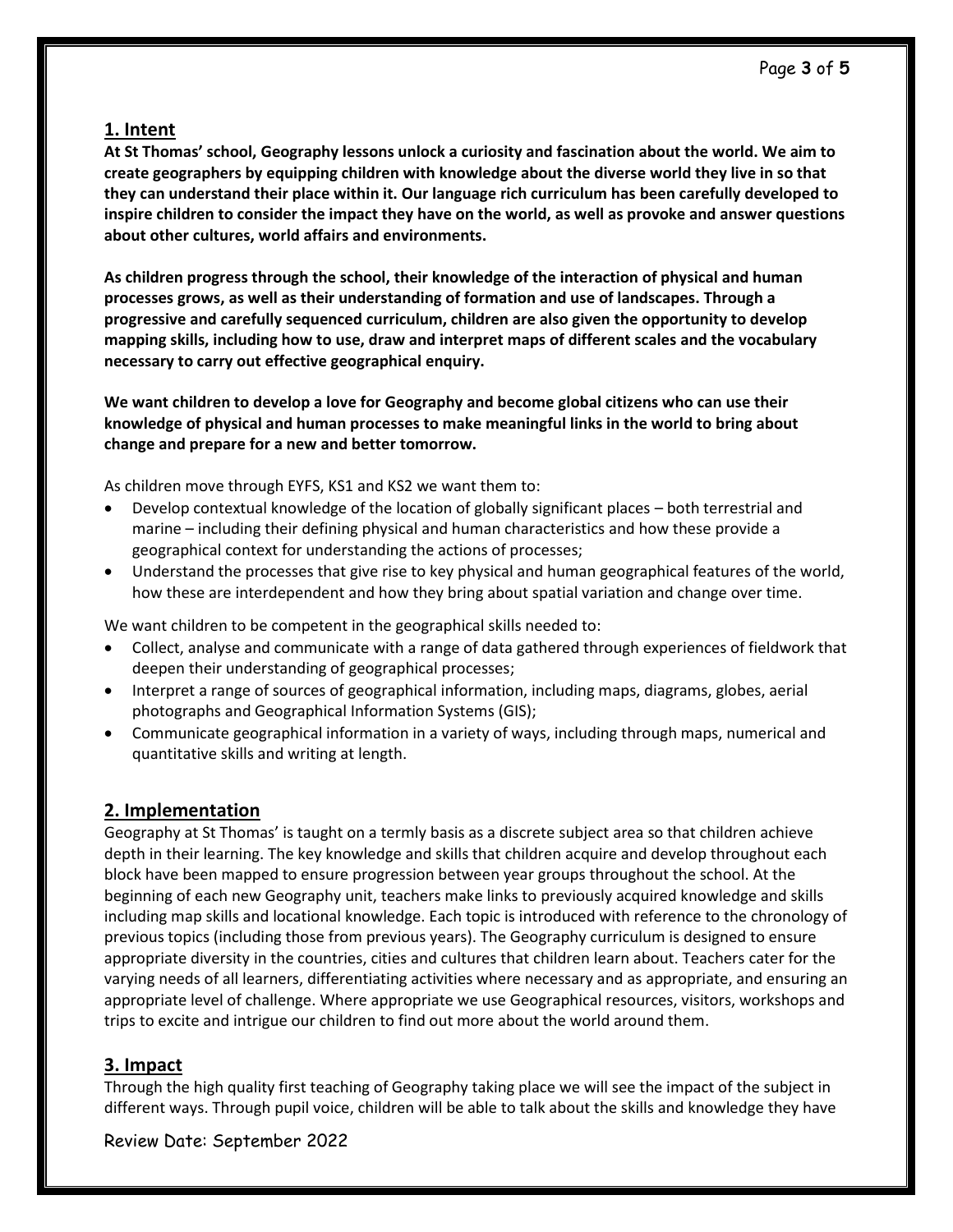# **4. SEND, Pupil Premium and Greater Depth**

At St. Thomas', we believe that every child can achieve and every child should be challenged to achieve their potential. All children will receive quality first teaching. Activities should be carefully planned by the class teacher and be differentiated where appropriate for children with SEN and equally more able and Gifted and Talented children. All resources/materials have been reviewed in line with understanding of protected characteristics. Pupils will be encouraged to value social and cultural diversity through geographical experiences. They will listen to, and participate in, a variety of experiences in a positive and constructive way.

We recognise that in all classes, children have a wide range of geographical ability, and so we seek to provide suitable learning opportunities for all children by matching the challenge of the task to the ability of the child. We achieve this in a variety of ways:

- setting tasks which are open-ended and can have a variety of responses;
- setting tasks of increasing difficulty;
- grouping children in mixed ability groups;
- providing resources of different complexity, depending on the ability of the child;
- use of adults to support the work of individuals or groups of children.

## **5. Assessment**

Teacher assessment during the delivery of lessons. Children are given tasks linked to the knowledge and skills laid out in the school's progression maps and they are assessed against these. It is the responsibility of each individual class teacher to implement this through planning activities linked to the Geography National Curriculum. At the end of each term, teacher's judge children against these criteria using the school's Geography Assessment grids. This data is then analysed by the Geography subject leader.

## **6. Classroom Environment**

In all classrooms, the celebration of Geography should be clearly evident. This should be up to date with the latest focus, complete with examples of children's learning as well as the subject specific vocabulary being taught. Displays should have a balance of informative, celebratory and interactive elements. Classrooms and the corridors should have engaging Geography displays, reflecting what is being taught.

# **7. Home School Links**

At St Thomas', we believe that parental support is vital to aid the progress of the children. We aim to involve our parents in Geography as much as possible through:

- Parents' evenings;
- A clear overview of Geography within the class matrix;
- Exhibitions and celebration to showcase children's work;
- Use of Showbie and LBQ for homework;
- Sharing of assessment data and next steps in learning.

#### Review Date: September 2022